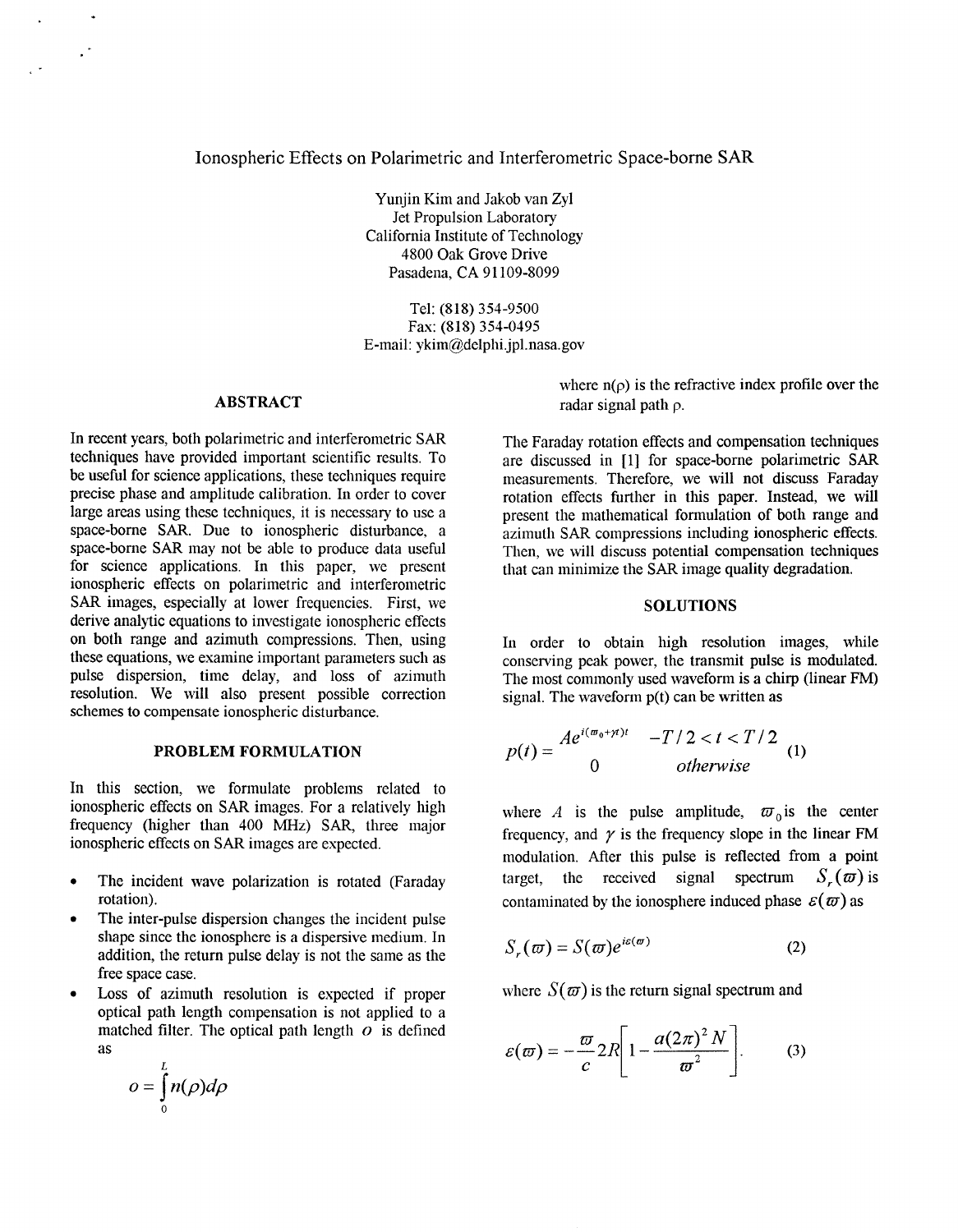Here, *R* is the slant range, *a* is a constant. For a where the target is at  $s=s_c$  and the TEC variation is homogeneous slab of ionosphere, if the thickness is *L*, the expressed as homogeneous slab of ionosphere, if the thickness is  $L$ , the total electron content (TEC) is *NL.* After the range compression, the resulting compressed pulse  $y(t)$  can be written as homogeneous slab of ionosphere, if the thickness is *L*, the<br>
total electron content (TEC) is *NL*. After the range<br>
compression, the resulting compressed pulse y(t) can be<br>  $TEC(s) \approx TEC$ <sub> $s=s_c$ </sub>  $+a_1(s-s_c) + \frac{a_2}{2}(s-s_c)^2$ . final electron content (TEC) is *NL*. After the range<br>
compression, the resulting compressed pulse y(t) can be<br>
written as<br>  $y(t) \approx \frac{A^2 \pi}{\gamma} e^{-i\frac{\pi_0}{c}2R} e^{i\pi_0 t} e^{i\alpha TEC/\pi_0} \left\{ 2\gamma T \frac{\sin(p\gamma T)}{p\gamma T} \right\}$ <br>
Notice that

$$
y(t) \approx \frac{A^2 \pi}{\gamma} e^{-i\frac{\pi}{c}2R} e^{i\pi_0 t} e^{i\alpha TEC/\pi_0} \left\{ 2\gamma T \frac{\sin(p\gamma T)}{p\gamma T} + iq \left[ 2(\gamma T)^3 \frac{\sin(p\gamma T)}{p\gamma T} + \frac{4}{p^3} (p\gamma T \cos(p\gamma T) - \sin(p\gamma T)) \right] \right\}
$$

where

$$
\alpha = \frac{2(2\pi)^2 a}{c}
$$

$$
p = t - \frac{2R}{c} - \frac{\alpha TEC}{\omega_0^2}
$$

$$
q = \alpha TEC / \omega_0^3
$$

Note that the compressed pulse distortion depends on the total electron content (*TEC*), center frequency ( $\varpi_0$ ), and the radar bandwidth  $(\gamma T)$ . As can be seen from the variable *p,* the pulse return time delay has been changed. This time delay change will place the target **at** the incorrect location. In addition, the phase is also biased by the total electron content.

In order to understand the ionospheric effects on the *SAR*  azimuth compression, we derive *SAR* phase history data y(t,s) in terms of the along track variable s as

$$
y(t,s) \approx \frac{A^2 \pi}{\gamma} e^{-i\frac{\omega_0}{c}2R_i(s)} e^{i\omega_0 t} e^{i\frac{2\alpha TEC}{\omega_0}} e^{i\alpha a_1(s-s_c)/\omega_0}
$$
  

$$
e^{i(\alpha/2\omega_0)(a_2 - \frac{TEC}{R_c^2})(s-s_c)^2}
$$
  

$$
\left\{ 2\gamma T \frac{\sin(p\gamma T)}{p\gamma T} + iq \left[ 2(\gamma T)^3 \frac{\sin(p\gamma T)}{p\gamma T} + \frac{4}{p^3} (p\gamma T \cos(p\gamma T) - \sin(p\gamma T)) \right] \right\}
$$
  
(5)

$$
TEC(s) \approx TEC \Big|_{s=s_c} + a_1(s-s_c) + \frac{a_2}{2}(s-s_c)^2.
$$
\n(6)

*<sup>Y</sup>*Notice that the azimuth compression is done by using the  $\frac{\sin(p\gamma T)}{p\gamma T} + \frac{4}{p^3} (p\gamma T \cos(p\gamma T))$  apparent range *R<sub>i</sub>*(*s*). Using (5), three ionospheric effects on a SAR image can be discussed.

- Absolute phase bias
- *0 SAR* image shift
- *0 SAR* image defocus

The azimuth resolution degradation comes from the phase fluctuation due to ionosphere. Examples of this phase fluctuation can be found in **[2].** 

For an interferometric *SAR,* a differential phase bias to two antennas due to ionosphere can cause severe height degradation. This problem is more serious for repeat track interferometry since the two rays may pass through completely different propagation media. In addition, mis-Model) accuracy degradation. These issues can be studied (4) registration can cause serious DEM (Digital Elevation in terms of the signal decorrelation of interferometric images. ince to londs<br>is problem i<br>since the 1<br>erent propag<br>n cause seri<br>y degradatio<br>e signal de

> It is important to compensate for the ionospheric effects during *SAR* image processing. One can apply phase correction factors to both range and azimuth compression steps. We are currently considering two approaches.

- *0* Split spectrum processing: The signal spectrum is divided into several spectrum components. Since ionosphere is a dispersive medium, the phase bias can be estimated from each spectrum phase.
- *0* GPS technique: Using GPS information, one can derive a global ionosphere TEC map. Using this map, one can estimate phase corrections to apply during *SAR* image processing.

#### **ACKNOWLEDGMENT**

The research described in this paper was carried out by the Jet Propulsion Laboratory, California Institute **of**  Technology, under **a** contract with the National Aeronautics and Space Administration.